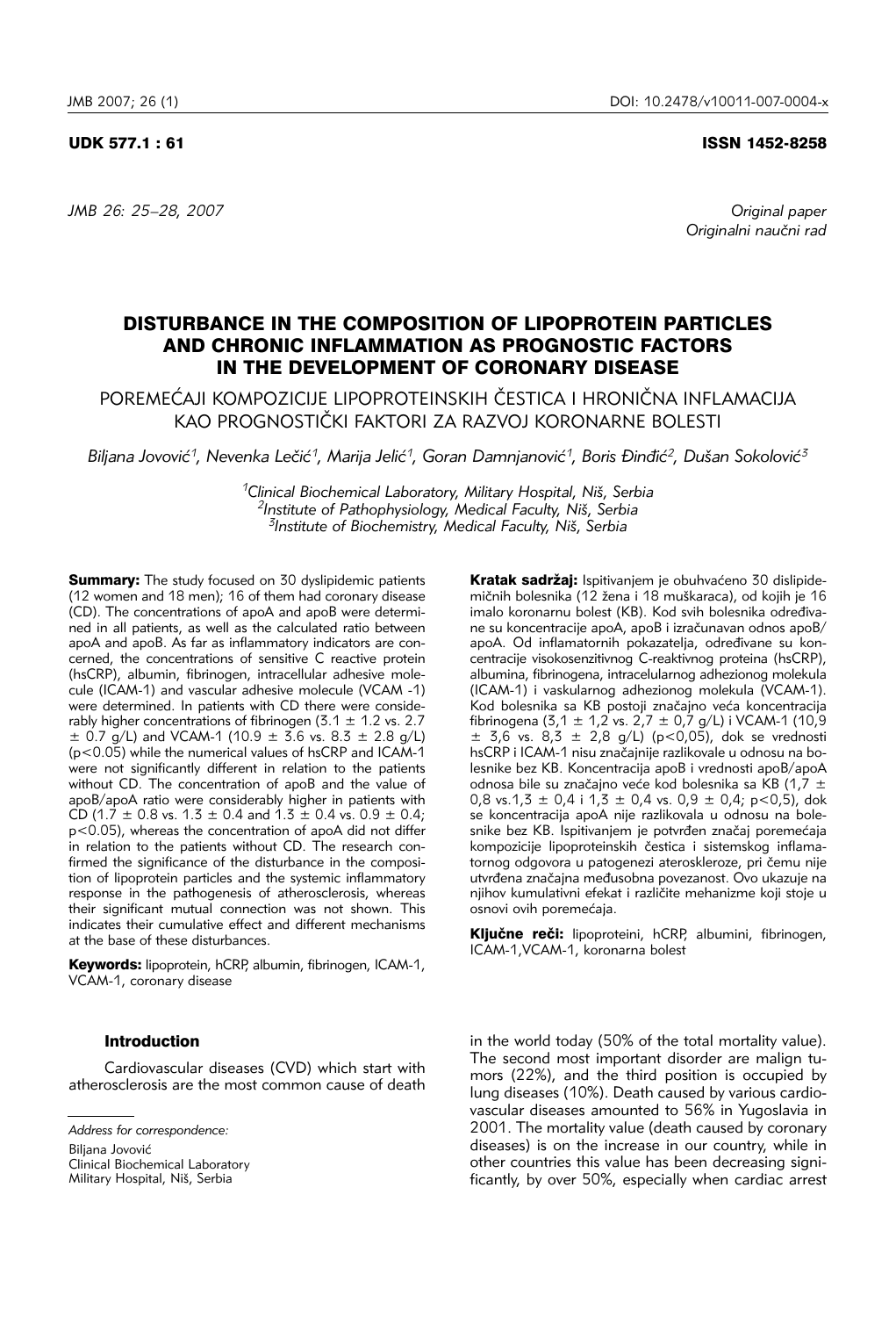is concerned (1). This has been achieved by successfully modifying the risk factors for the development of atherosclerosis and by wide usage of hypolipemic medicines (2).

Atherosclerosis is a multifactoral process which is manifested as an excessive inflammatory response to various forms of artery wall damage (3). The main ignitor and catalyst of atherosclerosis is hyperlipidemia. It is known today that the most important processes in atherogenesis are cholesterol accumulation in the artery wall, oxygenation and modification of the LDL particles, and the onset of local inflammatory process. The lipoprotein composition disorder together with the inflammatory processes represents the basis of atherosclerosis. New research indicates that the apoprotein concentration and apoB/apoA balance disorder, together with the inflammatory process, have the most significant prognostic value for determining the development of atherosclerotic complications (4).

The inflammatory process mediated by macrofagi induces the release of the matrix of metal-proteinase, type I collagen dissolvement and fibrous cover bursting. The momentary release of IL-6 influences increased CPR production in the liver, which binds itself to the damaged membranes and proteins, locates the complement and opsonises the necrotic matter. The expression of adhesive molecules at the endothelial cells enables the binding of the trombocytes which excrete PGDF, and the procoagulative activity of the inner wall is developed (5).

The goal of the research was to determine the lipoprotein composition disorder and its relevance to the inflammatory indicators in coronary disease patients.

#### Patients and Methodology

This research included 30 dyslipidemic patients (12 women, 18 men) who had been treated and examined at »Vojna Bolnica« (Military Hospital) in Niš. Sixteen patients, out of total, had been diagnosed with coronary disease (CD). All patients were evaluated for apoA and apoB concentrations and their balance values. The following inflammatory factors were also being examined: highly sensitive C reactive protein concentration (hsCRP), albumin, fibrinogen, intracellular adhesive molecule (ICAM-1) and vascular adhesive molecule (VCAM-1). ApoA, ApoB, hCRP and fibrinogen were determined on turbitimer (Behring), while ICAM-1 and VCAM-1 were determined by the ELISA method (Cellcom).

## **Results**

General characteristics of the examined patients with dyslipidemia are shown in *Table I*.

The mean age of the patients was 62.26  $\pm$ 5.49 years. There were no significant age, sex, and dyslipidemia duration differences within the examined group of patients (*Table I*).

The apoprotein concentrations and their relative values are shown in *Table II*.

The apoB and apoB/apoA concentration values were distinctively higher in the CD patients (1.7  $\pm$ 0.8 vs. 1.3  $\pm$  0.4 and 1.3  $\pm$  0.4 vs. 0.9  $\pm$  0.4; p<0.05), while the apoA concentration value did not show much variation in the patients who did not suffer from CD (*Table II*).

Inflammatory indicators within the dyslipidemic patient group (with and without CD) are shown in *Table III*.

There is a significantly higher fibrinogen concentration in the CD patients (3.1  $\pm$  1.2 vs. 2.7  $\pm$ 0.7 g/L) and VCAM-1 (10.9  $\pm$  3.6 vs. 8.3  $\pm$  2.8  $q/L$ ) ( $p < 0.05$ ), while the hsCRP, albumin, and ICAM values did not show much variation in relation to the patients without CD.

A comparative/correlative analysis was performed in order to investigate the relationship between the apoprotein concentration and inflammatory indicator values. The analysis did not show any significant correlation between the apoprotein values and

Table I Dyslipidemic patient characteristics.

|            |    |    |   | Number   Women   Men   Age (years)                 | Dyslipidemia<br>duration |
|------------|----|----|---|----------------------------------------------------|--------------------------|
| With CD    | 16 |    | 9 | $ 61.4 \pm 6.41 4.78 \pm 2.95 $                    |                          |
| Without CD | 14 | 5  | 9 | $ 63.25 \pm 4.52 $ 4.1 $\pm$ 2.63                  |                          |
| Total      | 30 | 12 |   | 18 $\left  62.26 \pm 5.49 \right $ 4.46 $\pm$ 2.78 |                          |

Table II Apoproteins and their values.

|                                                                   | With CD        | Without CD                          | Total           |  |  |
|-------------------------------------------------------------------|----------------|-------------------------------------|-----------------|--|--|
| ApoA (mmol/L) $1.28 \pm 0.48$                                     |                | $1.5 \pm 0.62$                      | $1.39 \pm 0.56$ |  |  |
| ApoB (mmol/L) $1.67 \pm 0.84$   $1.29 \pm 0.42$   $1.46 \pm 0.64$ |                |                                     |                 |  |  |
| ApoB/apoA                                                         | $1.3 \pm 0.48$ | $0.90 \pm 0.48$ *   1.12 $\pm$ 0.48 |                 |  |  |
| als.<br>$\sim$ $\sim$ $\sim$                                      |                |                                     |                 |  |  |

 $*$  p<0.05

Table III Inflammatory indicators in the target group.

|                                     | With CD          | Without CD                        | Total           |
|-------------------------------------|------------------|-----------------------------------|-----------------|
| $hsCRP$ (mg/L)                      | $3.37 \pm 1.2$   | $4.53 \pm 1.08$                   | $3.91 \pm 1.1$  |
| Albumin $(q/L)$                     | $47.8 \pm 2.8$   | $46.18 \pm 2.22$ $147.04 \pm 2.6$ |                 |
| Fibrinogen (g/L)   $3.14 \pm 1.19*$ |                  | $2.69 \pm 0.72$                   | $2.93 \pm 0.92$ |
| ICAM-1 (                            | $7.16 \pm 2.62$  | $7.57 \pm 3.44$                   | $7.35 \pm 2.91$ |
| VCAM-1 (                            | $10.9 \pm 3.65*$ | $8.3 \pm 2.81$                    | $9.68 \pm 3.2$  |

 $*$  p<0.05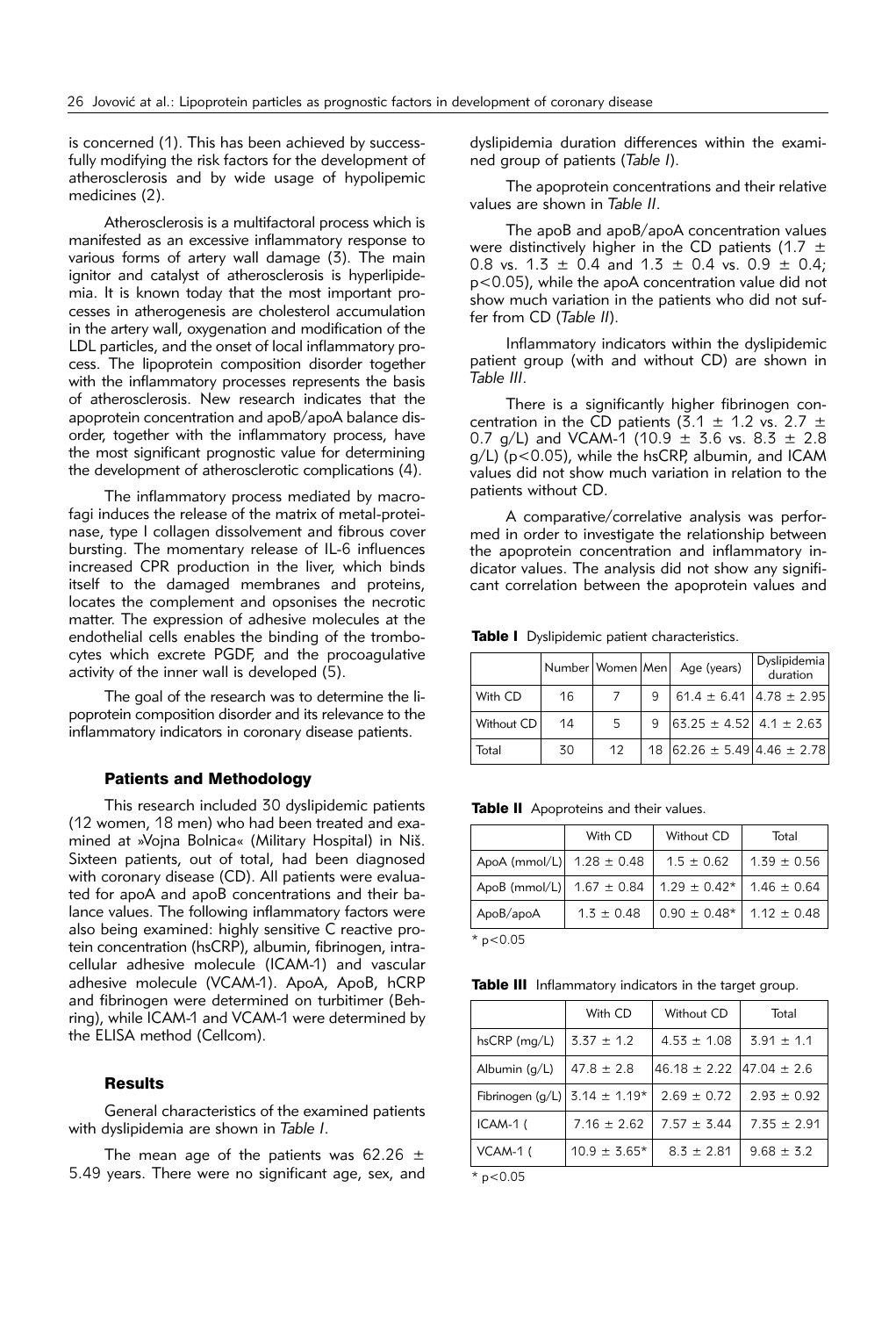apoB/apoA relation and the inflammatory indicators of cardiovascular risk.

### **Discussion**

Apoproteins are protein molecules which are located at the surface of lipid particles. Beside their enzymatic role, they have a receptive role which is visible in the lipoprotein particle metabolism. ApoB-100 is a kind of »identification card« of each VLDL particle, which is synthesized in the liver, and that »ID card« will remain present even during the VLDL transformation into IDL and LDL particles, and help VLDL be accepted by the hepatocytes. ApoA-I is the main apoprotein of the HDL particle which ensures its identification during the metabolic process. The significance of the apoprotein determination lies in the fact that they can be used to further determine the »number« of lipoprotein particles, thus identifying their size. By describing apoB and adequately calculating the number of atherogenic particles in patients with the metabolic syndrome, the risk for cardiovascular conditions can be predicted (6).

The concentration of apoA was slightly lower in the dyslipidemic patients with existing CD, but this finding was not statistically important (*Table II*). The apoA concentration value and apoB/apoA ratio were significantly higher in the patient group with coronary disease  $(p < 0.01)$ .

The decreased value of apoA-I indicates that the amount of HDL lipoprotein particles is also reduced. This result can be frequently found in the DM type 2 disorder, and is tightly connected with the increased carotid intima/media ratio, especially in women, which indicates the existence of early stages of atherosclerosis (7). Numerous group studies show that the decrease in protective HDL cholesterol value represents a significant risk factor for the cardiovascular disease development (7).

A fact well known today is that increased values of LDL cholesterol have an enormous impact on the pathogenesis of atherosclerosis. However, the change of LDL lipoprotein particle composition has proved to be a more significant risk factor than the amount of cholesterol inside the particle. Research shows that a very small and condensed LDL particle is highly susceptible to oxygenation modification, and that it can easily induce an inflammatory reaction of the inner wall. In accordance with this theory is the plausible message of the AMORIS (Apolipoprotein-related Mortality Risk) study: apoA-I, apoB, and the relation between apoB/apoA-I are significant factors that predict the development of a fatal cardiac insult, to an even greater extent than the total cholesterol and TGA values, with no relation to the age of the examined group (8).

Modern understanding of the pathogenesis of atherosclerosis includes the inflammatory component during its development. It is widely believed today that this inflammatory process is a consequence of various stimuli (9).

Inflammatory risk factors (hsCRP, ICAM-1 and albumin concentration) did not indicate that a higher stage of the inflammatory process existed in the patients with CD, and the values were similar to the values from the examined groups (*Table III*). Fibrinogen and VCAM-1 concentration values were drastically higher in the group with CD in relation to the rest of the dyslipidemic patients without CD, and they indicated that a high level of inflammatory process existed ( $p < 0.05$ ).

The levels of VCAM-1 are good indicators of the atherosclerotic process, and are the highest with acute coronary disorders, but the lowest with a stable angina pectoris. The levels of ICAM-1 are good indicators of atherosclerotic lesion presence, and do not vary much concerning the clinic manifestation of coronary atherosclerosis. Both adhesive molecules mainly have a much higher concentration value in patients with coronary diseases than in the healthy population (10).

It has been proved that some other inflammatory biomarkers can predict the risk for CV conditions, not only in patients with existing CD, but also in those who do not have any manifestations of the atherosclerotic process. These biomarkers are: fibrinogen, serum amiloid A, myeloperoxydase, and soluble CD4OL receptor (11). Among these markers, some other constant markers exist that have prognostic significance. These are: albumin concentration, white blood cell count, antibody and circulating immunocomplex concentrations, which all together points out the immense impact of the inflammatory component in the pathogenesis of atherosclerosis (12).

Recent studies have shown that increased values of the C reactive protein (CRP), as an indicator of system inflammation, influence the development of acute coronary syndromes (13). Some results indicate that hsCRP is the strongest biomarker for the appearance and development of coronary diseases, whose prognostic value surpasses LDL-C and Framingham risk score (14, 15). In addition to being a powerful risk marker, the CRP exhibits proinflammatory and proatherogenic abilities. However, its values do not show much variation between the groups with and without CD.

The significance of the lipoprotein particles composition disorder and the system inflammatory response in atherosclerosis has been confirmed by studies. No interrelation has been shown between these two units. This distinctly indicates their cumulative effect and different mechanisms which are the basis of the disorders mentioned.